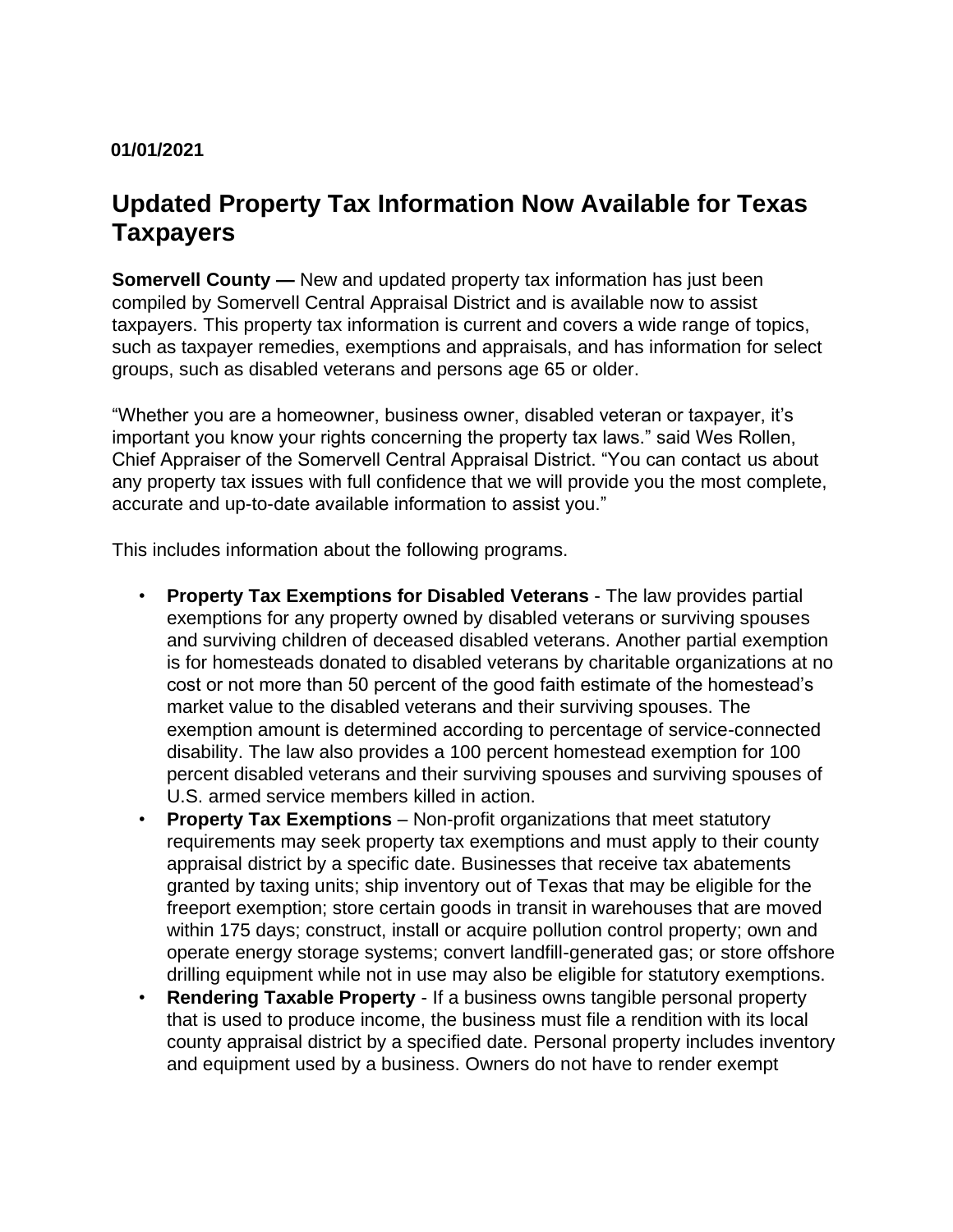property such as church property or an agriculture producer's equipment used for farming.

- **Appraisal Notices**  Normally, taxpayers receive a notice of appraised value from the appropriate local county appraisal district. The city, county, school districts and other local taxing units will use the appraisal district's value to set property taxes for the coming year.
- **Property Taxpayer Remedies** This Comptroller publication explains in detail how to protest a property appraisal, what issues the county appraisal review board (ARB) can consider and what to expect during a protest hearing. The publication also discusses the options of taking a taxpayer's case to district court, the State Office of Administrative Hearings or binding arbitration if the taxpayer is dissatisfied with the outcome of the ARB hearing.
- **Homestead Exemptions**  A homestead is generally defined as the home and land used as the owner's principal residence on Jan. 1 of the tax year. A homestead exemption reduces the appraised value of the home and, as a result, lowers property taxes. Applications are submitted to the appropriate local county appraisal district.
- **Productivity Appraisal**  Property owners who use land for timberland production, agricultural purposes or wildlife management can be granted property tax relief on their land. They may apply to their local county appraisal district for an agricultural appraisal which may result in a lower appraisal of the land based on production, versus market value.
- **Residence Homestead Tax Deferral**  Texas homeowners may postpone paying the currently delinquent property taxes due on the appreciating value of their homes by filing a tax deferral affidavit at their local county appraisal district. This tax relief allows homeowners to pay the property taxes on 105 percent of the preceding year's appraised value of their homestead, plus the taxes on any new improvements to the homestead. The remaining taxes are postponed, but not cancelled, with interest accruing at 8 percent per year.
- **Property Tax Deferral for Persons Age 65 or Older or Disabled or Disabled Veteran Homeowners** – Texans who are age 65 or older or disabled, as defined by law, or who qualify for a disabled veteran exemption may postpone paying current and delinquent property taxes on their homes by signing a tax deferral affidavit. Once the affidavit is on file, taxes are deferred, but not cancelled, as long as the owner continues to own and live in the home. Interest continues to accrue at 5 percent per year on the unpaid taxes. You may obtain a deferral affidavit at the appraisal district.
- **Notice of Availability of Electronic Communication In appraisal districts** located in counties with a population of more than 200,000 or that have authorized electronic communications, and that have implemented a system that allows such communications, chief appraisers and ARBs may communicate electronically through email or other media with property owners or their designated representatives. Written agreements are required for notices and other documents to be delivered electronically instead of mailing.